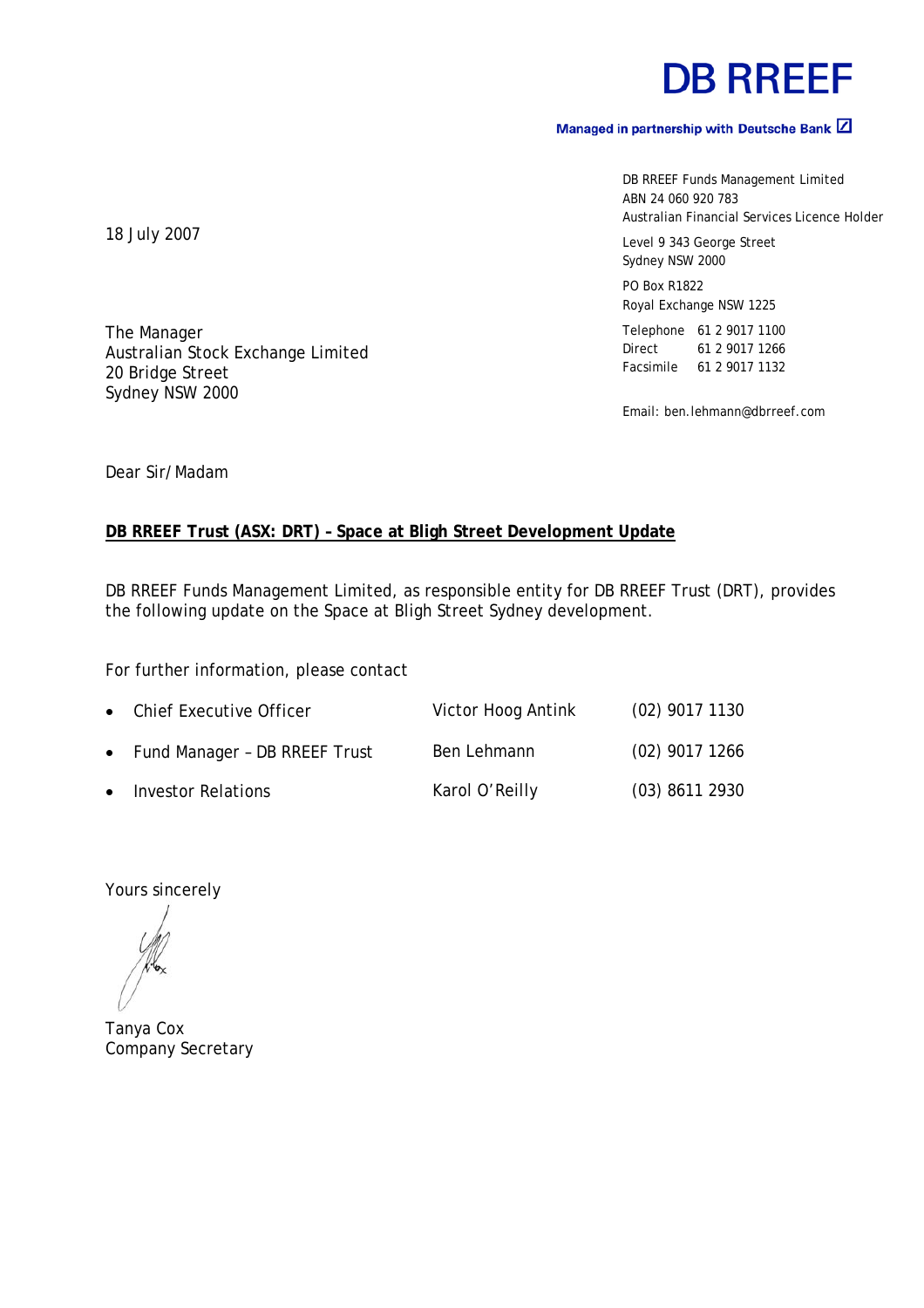## DB RREEF Media Release

### **18 July 2007**

### **DB RREEF UNVEILS THE NEXT GENERATION IN OFFICE – SPACE**

DB RREEF today announced its intention to develop Australia's first double-skin façade high rise office building on one of the nation's most prominent commercial sites near Sydney's Circular Quay.

To be known as Space, 1 Bligh · Sydney, the transparent, elliptical-shaped Premium Grade office building will be constructed on the corner of Bligh, Bent and O'Connell Streets, in the heart of Sydney's financial district.

Combining world leading design, innovation, technology and sustainability, Space, 1 Bligh  $\cdot$ Sydney, will make a profound impact on the CBD skyline and enhance the existing streetscape.

DB RREEF Chief Executive Officer, Victor Hoog Antink, said: "The design has been developed from criteria specified by DB RREEF to ensure the building provides its occupants with the very latest in workplace amenity and sustainability."

"Space, 1 Bligh  $\cdot$  Sydney is the next generation of high-rise office accommodation in Australia. This is an amalgam of the best in technology with the best of locations and the best of visions, and gives us the opportunity to create something very special."

The 42,000sqm building has been designed by German architect Christoph Ingenhoven of Ingenhoven Architekten, in collaboration with Architectus in Australia. The building has been designed to achieve a world's best practice 6 Star Green Star rating and a 5 star ABGR rating.

Large, flexible floor plates of approximately 1,600sqm and high levels of access to natural light will cater to a variety of tenant needs. Twin off-set cores, a full height atrium and ceilings of 2.85m enhance space and air flow and provide horizontal and vertical connectivity. The lack of perimeter columns will further enhance the lightness and transparency of the façade.

The use of an elliptical design maximises coverage over the site and allows the orientation of the floor plate to the north towards the spectacular Sydney Harbour views. It offers any tenant, large or small, utmost flexibility in terms of maximising floor space.

DB RRFFF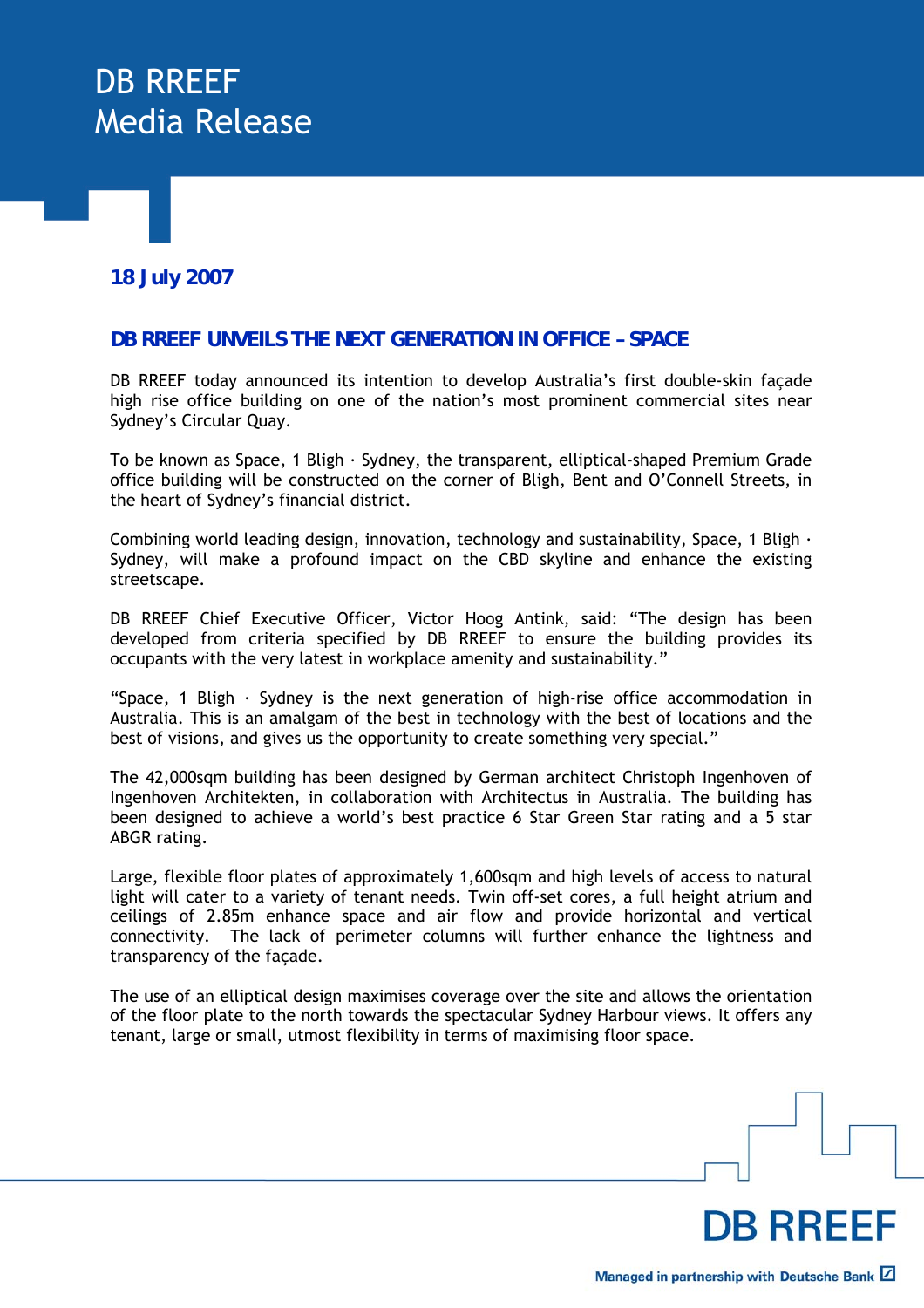The key sustainability feature of the building, and one which will maximise the Harbour views and access to sunlight, is the fully glazed double-skin façade. The double-skin façade comprises two layers of glass - an outer glass skin separated by a large ventilated cavity from an inner double glazed skin. The cavity contains adjustable and retractable automatic horizontal blinds which shade the internal skin and dramatically reduce solar heat gain while maintaining the Harbour views.

Other sustainability features contributing to the 6 Star Green Star rating include black water recycling for the bathroom flushing systems and recycled rain water for irrigation. An innovative tri-generation system will use gas to generate energy for the building's cooling, heating and electricity, and roof-mounted evacuated tube solar panels will produce heat for electricity.

A full height atrium – the environmental backbone of the project – provides high quality access to daylight and fresh air. It also allows for dynamic views throughout the building, from each floor up, across and down through the building. Glass lifts travelling through the atrium core will further enhance the experience.

A working environment with access to fresh air is a key feature of Space, 1 Bligh  $\cdot$  Sydney. Naturally ventilated space in the atrium for reception, break-out and meeting rooms provides a spectacular working environment. The Level 15 transfer floor has a heightened ceiling, wintergarden and external terrace of approximately 375 sq m. Level 28 – the top floor – has a stunning roof terrace of approximately 700sqm, which is shielded by the outer glass skin of the facade which rises 10 metres above the terrace floor.

The day-to-day needs of tenants are catered for with a childcare centre, secure bicycle parking and highly specified male and female shower/change facilities. The development also incorporates a large, sun-filled forecourt and entry hall, accessible to the public during working hours.

Mr Hoog Antink said: "DB RREEF's consolidation of the site has created a rare opportunity to develop something special for Sydney."

"Space, 1 Bligh  $\cdot$  Sydney will revolutionise the way people are able to work together. It will bring a completely new perspective to workspace design, sustainability and energy efficiency, and create a working space that people will enjoy experiencing day by day."

"Space, 1 Bligh  $\cdot$  Sydney, will be a place that any major occupier would proudly call its Sydney, or Australian, home. This development will transform an underutilised site into a unique building that will meet the needs of occupiers well into the 21st Century."

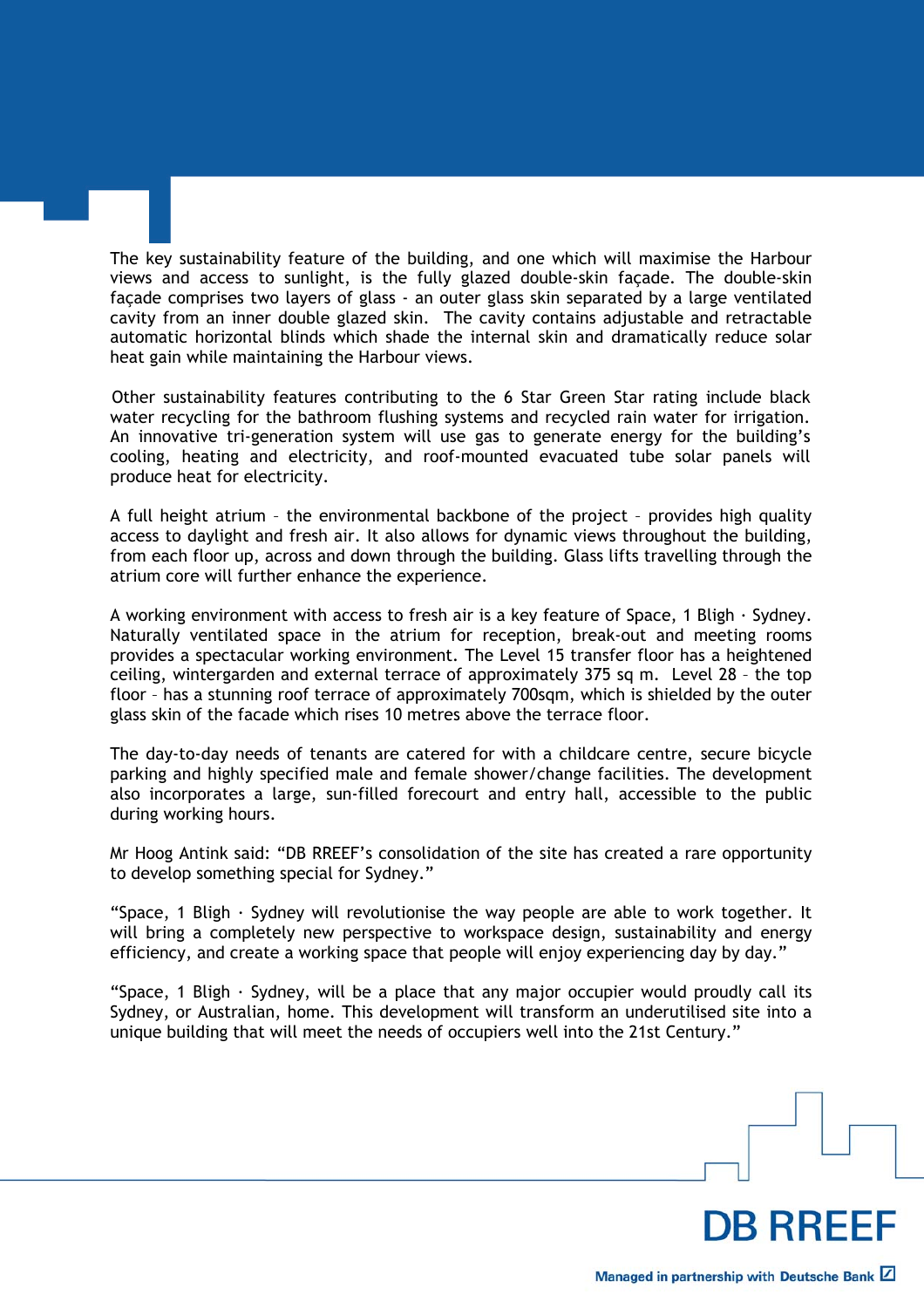The development is owned in partnership between DB RREEF Trust (DRT), with 68.2%, and DB RREEF's wholesale unlisted property fund - DB RREEF Wholesale Property Fund (DWPF), with 31.8%.

Construction is scheduled to begin next year, with completion scheduled for late 2010, early 2011.

For further information, please contact:

| <b>Chief Executive Officer</b> | Victor Hoog Antink    | (02) 9017 1129                 |
|--------------------------------|-----------------------|--------------------------------|
| DB RREEF Trust Fund Manager    | Ben Lehmann           | $(02)$ 9017 1266               |
| <b>DWPF Fund Manager</b>       | <b>Graham Pearson</b> | $(02)$ 9017 1231               |
| <b>Investor Relations</b>      | Karol O'Reilly        | (03) 8611 2930 or 0405 134 856 |

#### **About DB RREEF**

DB RREEF is one of Australia's largest integrated property groups, with total funds under management as at 31 December 2006 of approx \$13.0 billion. The listed property portfolio (DRT) comprises approx \$8.7 billion of direct property assets in Australia, New Zealand, the United States and Europe. The unlisted portfolio comprises approx \$4.3 billion of domestic assets.

www.dbrreef.com